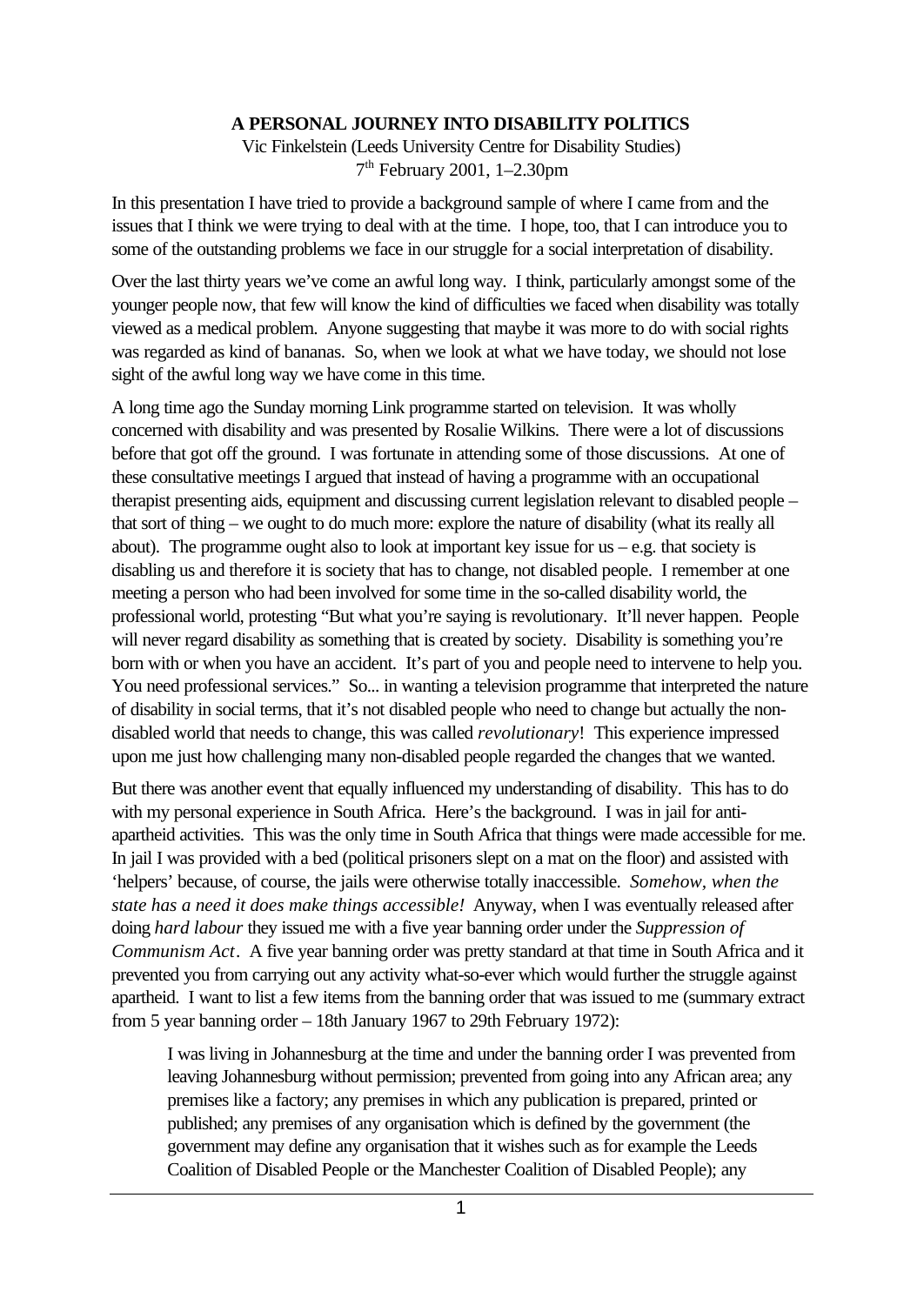premises where there's a university or educational facilities except for the purposes of my masters degree; any area set aside for the occupation of coloureds or Asian and any premises in which there's a court except if I was involved. I was not allowed to communicate with any person who was named on a list under The Suppression of Communism Act. And I was not permitted to do any of the following things: prepare a publication; print a publication; give any educational instruction to anyone and take part in any activities of an organisation named by the government – e.g. if The British Council of Disabled People had been named by the government I wouldn't be allowed to take part in it.

In practice the banning order meant that for five years I couldn't do *anything*. Now, for me, what was interesting is that when I was handed the banning order, and looked at it, I thought "Well, this is not going to make much difference to my life because most of the things I'm not allowed to do I can't do anyway – they're inaccessible. All these premises, facilities and social meetings are inaccessible anyway!" It was with this experience still fresh in my mind that I came to the UK in 1968 as a refugee and met up with the emergent British disability movement.

Soon after arriving in the UK I read Nelson Mandela's statement at his SA trial:

'Africans want to be paid a living wage. Africans want to perform work which they are capable of doing, and not work which the Government declares them to be capable of. Africans want to be allowed to live where they obtain work, and not be endorsed out of an area because they were not born there. Africans want to be allowed to own land in places where they work, and not to be obliged to live in rented houses which they can never call their own. Africans want to be part of the general population, and not confined to living in their own ghettoes. African men want to have their wives and children to live with them where they work, and not be forced into an unnatural existence in men's hostels. African women want to be with their menfolk and not be left permanently widowed in the Reserves. Africans want to be allowed out after eleven o'clock at night and not to be confined to their rooms like little children. Africans want to be allowed to travel in their own country and to seek work where they want to and not where the Labour Bureau tells them to. Africans want a just share in the whole of South Africa; they want security and a stake in society.

Above all, we want equal political rights, because without them our disabilities will be permanent. I know this sounds revolutionary to the whites in this country, because the majority of voters will be Africans. This makes the white man fear democracy.'

> **From MANDELA, Nelson** (1978) *The Struggle Is My Life*. London, International Defence and Aid for Southern Africa. The Rivonia Trial 1963-4. p.174-5

Well, you could say all the same things about people who have impairments. But what does it mean if you say that without 'equal political rights' identified by Nelson Mandela 'our [African] disabilities will be permanent'? Does it mean that its *not* OK if anyone is disabled by social restrictions *except*  people with impairments? For us (people who have impairments) is it OK if *our* disabilities are permanent? And, if we want to remove the disablement imposed on us, why does this sound equally revolutionary to people with abilities (i.e. politicians and disability-related service providers) as it did to white South Africans? Let's face it, disabled people face the most prevalent, world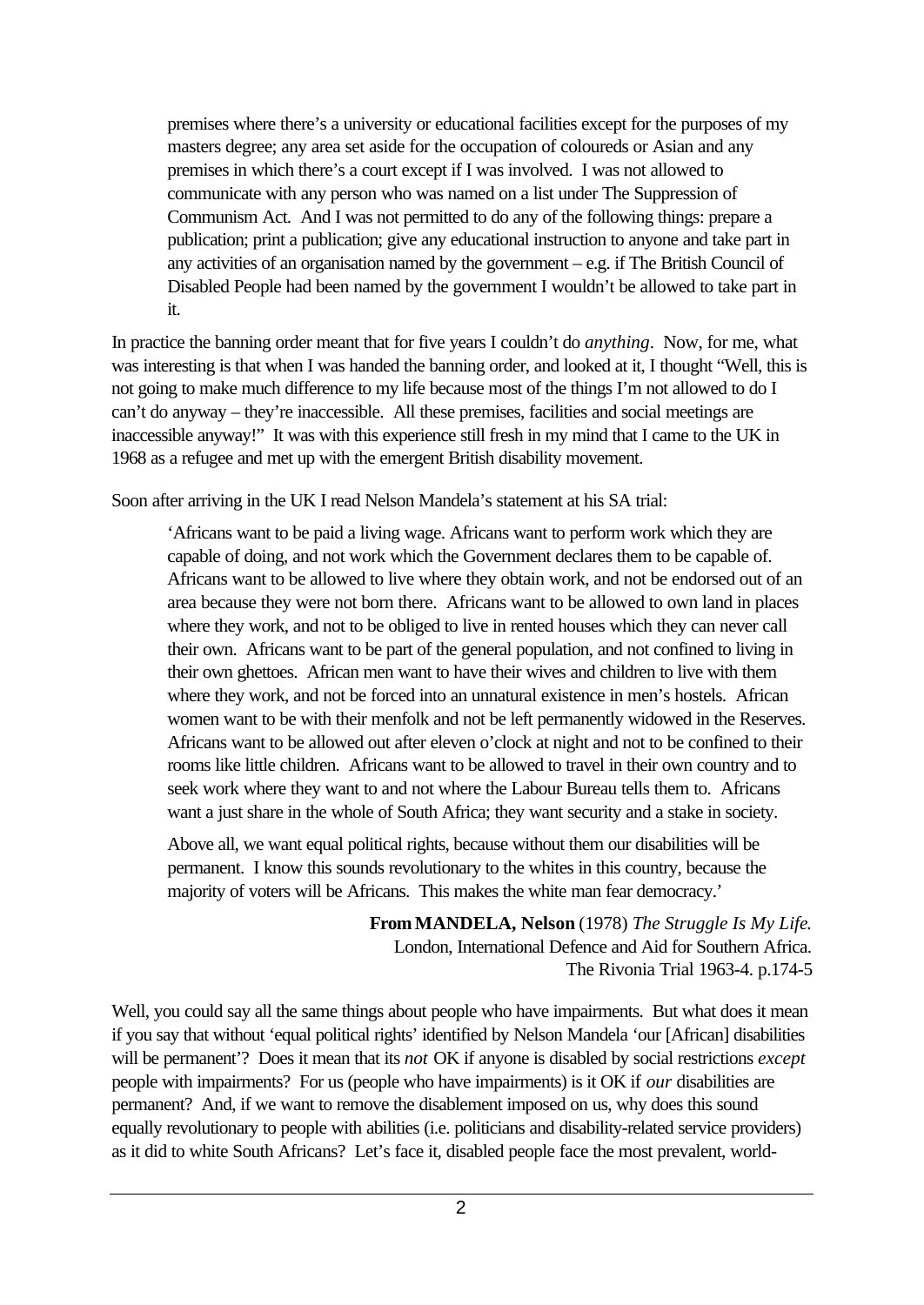wide, persistent, resistant to change and endemic form of apartheid, to put it mildly, of any human group throughout the world!

For me the answers to these questions emerged when I met Paul and Judy Hunt in the UK.

In the late 1960s the Disabled Income Group (DIG) in Britain became one of the largest mass organisations of disabled people in the world. It is important to appreciate this because many people seem to believe that the USA disability movement has always led the way. If you look at some American literature at that time you will find reference to how advanced Britain was. Nowadays of course people can easily forget that all emancipatory struggles involve a historical process – i.e. the leading element in the international disability movement may be found here, or in the Scandinavian countries, before the focus shifts elsewhere. DIG campaigned for a National Disability Income as of right. From its beginnings a lot of things seemed to have happened very quickly to the organisation. Although it was started by two women, Megan Duboisson and Berit Moore (Thornberry / Stueland), who were concerned about broad social rights of disabled people and the way disabled 'housewives' were ineligible for any of the current disability benefits, policy became dominated by men, including some influential male academics, and they transformed the organisation into a rather narrow parliamentary lobbying group wholly focused on 'benefits'. This transformation meant that the main thrust of the group was to lobby parliament for legislative changes. Having started as a mass organisation, concentration on parliamentary lobbying meant that the grassroots membership soon had no clear role within the organisation and membership began to decline. In order to lobby parliament only a few experts are needed who know the issues and who can present and argue them effectively. It is in this changing situation that I came to Britain and soon after my wife, Elizabeth, and I met Paul and Judy Hunt.

Paul Hunt, who had been living in residential institutions – Cheshire Homes – for most of his childhood and a considerable part of his adulthood, campaigned together with other residents for an active role in the management of the Homes. Paul made contacts around the world. He solicited literature from America and Sweden about non-institutional solutions to accessible housing, integrated education and income support schemes as well as other social concerns. He wanted DIG to take on these broader social issues. Although we came from different backgrounds our meeting was a meeting of like minds. Paul and Judy having experience of organising and mobilising disabled people, mainly within institutions, opposed all forms of discrimination and my wife and I, having supported the anti-apartheid struggle of South Africa, found that we had a common agenda – how do you change an oppressive system rather than spend fruitless time appealing to the prejudiced to cease their discrimination? We discussed the need for a new kind of organisation in Britain – an organisation that mobilised disabled people at the grass-roots level against oppression. We agreed that no single issue (such as DIG's single-minded campaign for a *national disability income*) should characterise any new disability association. It was out of these discussions that Paul wrote to the national and disability press calling for like-minded disabled people to join with him in forming a new organisation. The Union of the Physically Impaired Against Segregation (UPIAS) eventually emerged from the exchange of views circulated amongst those who wrote to Paul in response to his national appeal.

I won't go into details here why we settled on the title *Union of the Physically Impaired Against Segregation* but it is a story that needs to be told – after all we spent something like two years discussing a wide range of issues which seemed fundamental to our oppression and this was eventually expressed in the organisation's title. Of course we were also concerned with other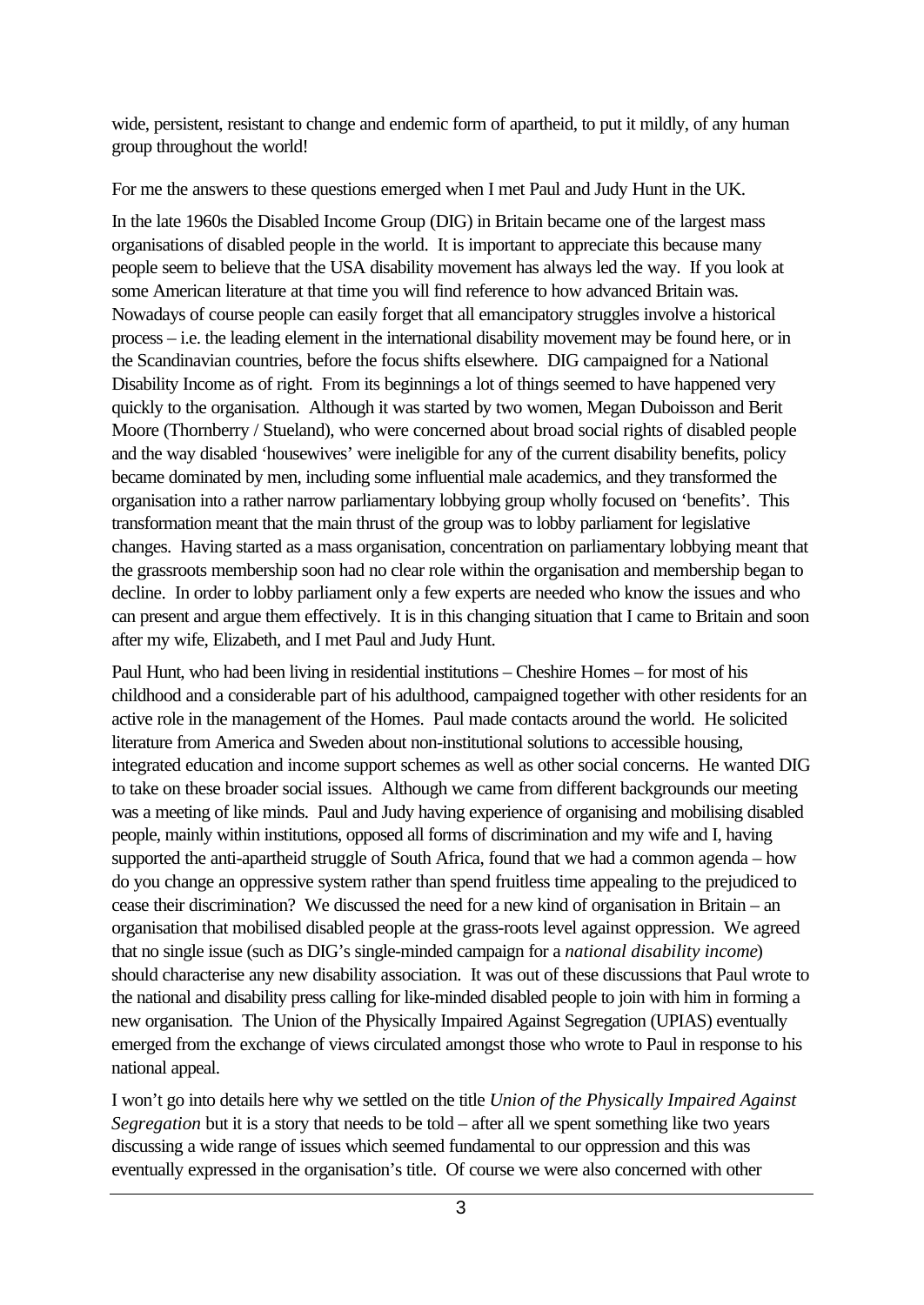predictable problems common to forming organisations with a campaigning agenda – whose interest comes to dominate the group's policy? We had already seen this happen in DIG – two women start a radical non-impairment-specific mass organisation with wide social objectives (surely there is significance in this) and then it is transformed into a narrow parliamentary lobbying group dominated by the perspective of males influenced by sterile academic research. We were determined that this wouldn't happen to UPIAS. So we made sure that initially membership was only open to disabled people. This policy also drew on the American experience of the women's movement as well as the South African experience where under apartheid the oppressed (Africans) organised in the African National Congress while other racial groups supported them in separate alliances. For us, the key consensus was that the oppressed have to organise themselves, in their own interest, for the transformation of society. Of course, to transform society you've got to work with others, form alliances.

We also felt, given the background of that time where the popular concern was to campaign for a national disability income, that this, incomes approach, is basically a *compensatory* approach. What people are asking is that disabled people, because they are disabled (because through no fault of their own they are impaired), should be provided with a statutory income to compensate for their personal defects – its a compensatory approach. The UPIAS argument, however, was that the central issue is one of oppression not compensation. We don't want to be compensated for being oppressed! We want people to stop oppressing us! The logic of these different perspectives is very simple. The former interpretation of *disability* places us in a permanently dependent relationship to able-bodied society for handouts – what we called *state charity*. The latter approach says that the able-bodied society's got to change, its an oppressive society.

Not unexpected there were a range of criticisms of the new radical approach to disability. This, of course, influenced the way we set up our association and the priorities we decided for the group. Some people were also critical of who joined UPIAS – mainly people using wheelchairs. We made no effort to recruit any specific group of disabled people but insisted that members shared a common perspective. What was paramount was our focus on the need to change the disabling society rather than make us fit for society. There are, I believe, good historical reasons why people who used wheelchairs did predominate in UPIAS. They tended to be less isolated and so had greater awareness of significant social changes that were already taking place in the health and welfare services as well as political struggles and the general state of the economy. Many had been able-bodied and were familiar with social movements. On the other hand when we ask why people with cerebral palsy were so absent from self-help organisations *of* disabled people it may be that because they were born with an impairment they were often 'overprotected' by caring parents and consequently isolated from active contact with radical social movements. They tended to be more passive having been indoctrinated with the understanding that people with abilities will always look after their needs. It is, of course, nice to be continually surprised by individuals who somehow break free from the political apathy that has characterised a group with which they are identified. The visible prevalence of people using wheelchairs in UPIAS made some groups, like the deaf organisation we tried to contact, awfully suspicious of what we wanted to achieve. Their own bad experiences with people who use speech, and the difficulty caused by lack of funding for signers made it virtually impossible for us to communicate. Clearly, the history of where we are now was influenced by the kind of choices that were forced on us, the limitations of our resources and the assumptions about the meaning of disability that were prevalent at the time.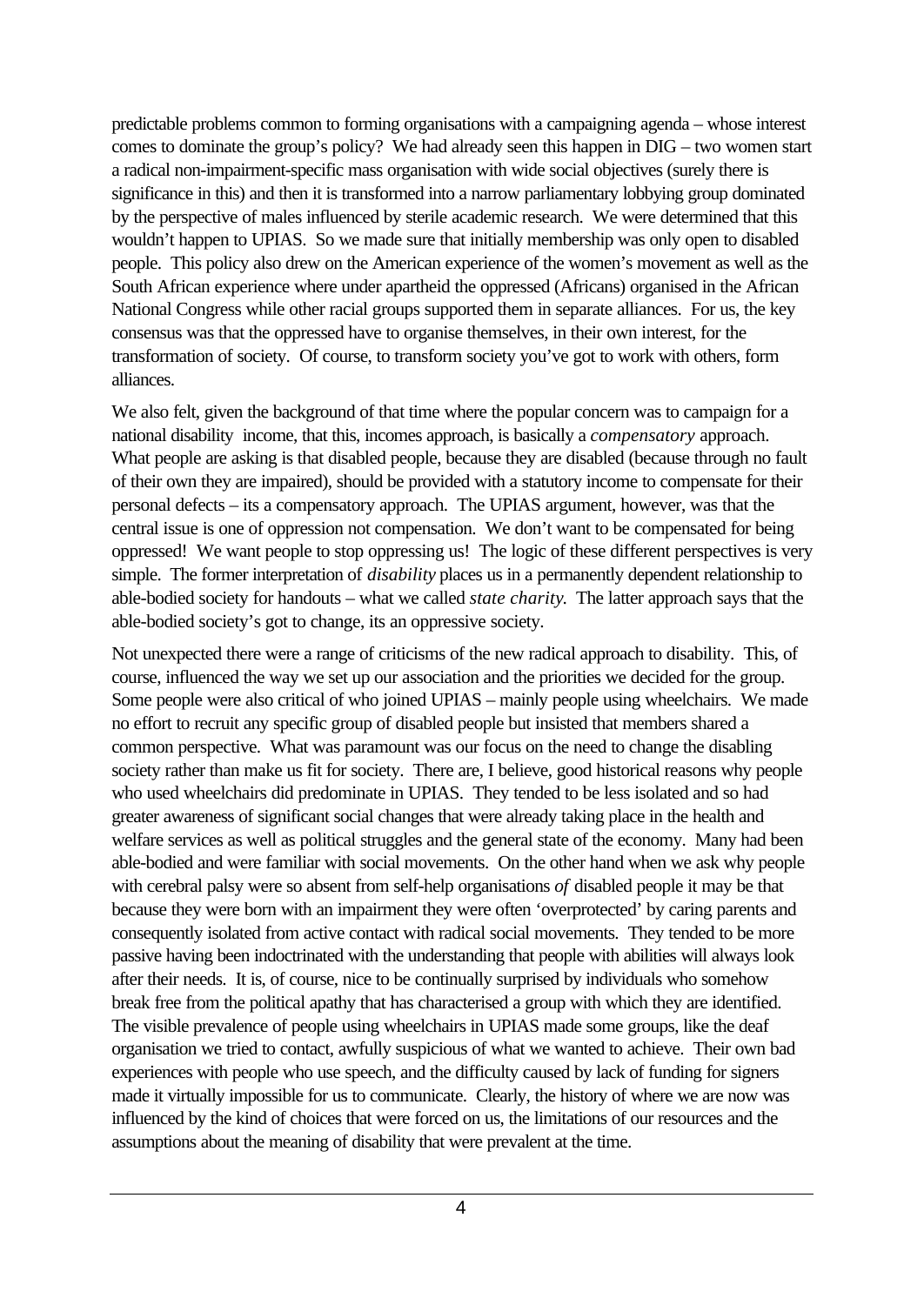So, to summarise ... UPIAS decided that as there were already a lot of organisations that had been looking for compensatory approaches to the difficulties that we faced we had a choice: you see disability fundamentally as a personal tragedy or you see it as a form of social oppression. The times demanded that we had to put it as a clear choice between contrasts. If the central concern is 'oppression' then action for change needs to be 'emancipatory', civil rights and so on. If the central concern is that we suffer from a 'personal tragedy' then action for change needs to focus on the provision of 'care' and 'compensatory' sources of income and so on. I think you can fiddle with these basic differences as much as you like but they are always ready to emerge into the open because this is the reality of the society in which we live.

UPIAS views about disability contrasted sharply with all established organisations *for* disabled people and the assumptions behind all service interventions as well as the objectives of many of the older organisations *of* disabled people at that, late 1960's early 1970's, period. Their approaches to disability, we argued, were promoted without any critical analysis of the nature of disability, or the nature of the oppression we faced. If disability *is only* a personal tragedy you do not have to question prevailing assumption and therefore the medical and other related professions may legitimately and unquestionably dominate interpretations of our lives. The need for a new theory about disability only seriously arose when we argued that the central issue was one of overcoming oppression.

In the beginning we naively tried to convince the established organisations, such as the Spastic Society in a meeting we had with them, that civil rights (changing the dominant social approach to disability) was a priority but we were regarded as extremists. The 'personal tragedy' view prevailed as long as they could point to the passive and dependent 'cripples' in the Spastic Society and put them on display. I once went to a school to talk to the students and naively argued the UPIAS view that disabled people could be fully integrated into society if the disabling barriers were removed. I don't think the students fully understood what I was saying (these ideas being so foreign to the cultural indoctrination they were taught regarding their own predicament), but the teacher knew the implications of the argument very well (seeing that it obviously challenged the segregated education system which maintained her career). She let me finish and then, turning to the students, said "We don't agree with him do we!" She selected one of the students adding "You don't agree do you?" And of course the child could do little but agree with the teacher.

Experiences such as this convinced us that we needed to develop and promote a radical theory or interpretation of disability. Without this we felt it would be near impossible for disabled people to challenge the traditional 'tragedy' view of disability that sustained current service provision as well as the welfare of existing organisations – there simply was no alternate interpretation which questioned the prevalent understanding of disability. To fill the gap UPIAS withdrew, in practice if not intention, from the public arena and engaged in private discussion about the meaning of disability. We spent about two or three years exchanging ideas in an internal circular, because of the practical difficulties in meeting, in which we discussed issues such as alternatives to 'residential institutions', integrated education, 'oppression', etc. I hope that one day we'll be able to get the arguments from those internal circulars into the public arena because they are still unresolved and pertinent to the issues of today.

With the decline in DIG not only UPIAS emerged but also the Disability Alliance. The latter organisation came into being when a bunch of professional 'experts' and some disabled people, who had been active in DIG, decided that the reason DIG wasn't effective in its campaign was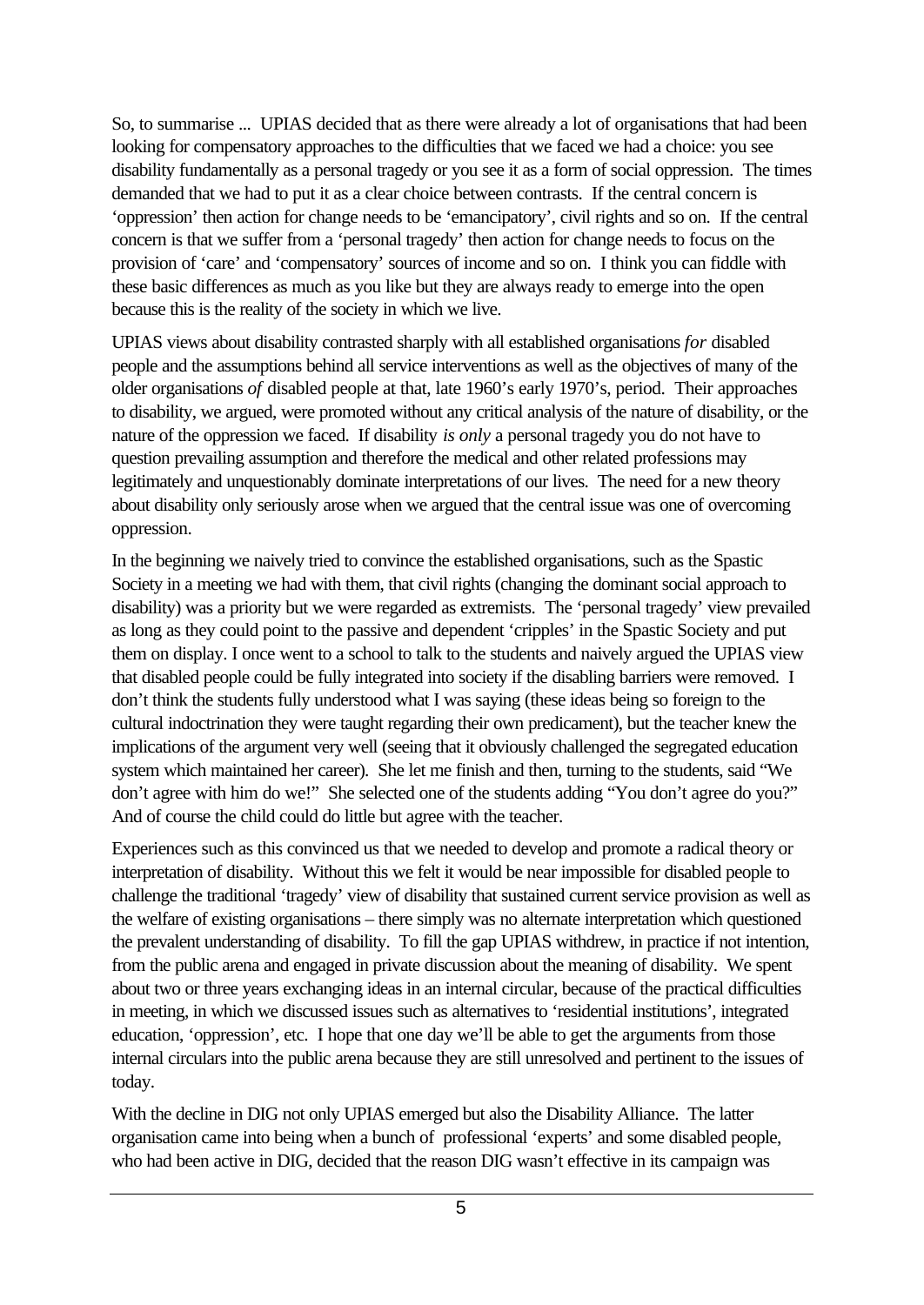because the argument for a national disability income wasn't sufficiently studious and their lobbying lacked the necessary prestige. What was needed, they believed, were more academics (people who were really more knowledgeable about the issues of disability than rank and file disabled people) to put a better case to government! The failure of DIG, then, found expression in two groups – one a very elitist organisation and the other, UPIAS, wanting to mobilise and get disabled people involved in their own emancipation.

That's a brief background to our promotion of the new social interpretation of disability. In the circumstances UPIAS felt obliged to produce a criticism of the Disability Alliance and the much quoted *Fundamental Principles of Disability* was published in 1975/6. In this booklet you will find the UPIAS commentary on our discussion with the Disability Alliance, which I wrote, and Paul Hunt wrote the Fundamental Principles, which provided the title of the booklet:

'Fundamental principles to which we are both in agreement: disability is a situation, caused by social conditions, which requires for its elimination, (a) that no one aspect such as incomes, mobility or institutions is treated in isolation, (b) that disabled people should, with the advice and help of others, assume control over their own lives, and (c) that professionals, experts and others who seek to help must be committed to promoting such control by disabled people.'

> UPIAS (1976) *The Union of the Physically Impaired Against Segregation*  and *The Disability Alliance* discuss *Fundamental Principles of Disability*.

I think these principles stands up very well today. Paul Hunt also wrote the UPIAS Policy Statement – well worth looking at because it summarises the social interpretation of our situation. This is perhaps dated in places now but all the contemporary issues are still there. We produced these documents to make public our case for a complete rethinking of disability. At that time we talked about developing a *theory* for the social interpretation of disability. Mike Oliver, being a sociologist, elaborated the UPIAS view and produced a detailed argument for the social model of disability. In this form the social interpretation of disability was widely disseminated and discussed. Sadly a lot of people have come to think of the social model of disability as if it were an explanation, definition or theory and many people use the model in a rather sterile formalistic way.

Around this time, as we developed our ideas about disability, the book by Miller and Gwynne (Miller, E.J. and Gwynne, G.V. 1972 *A Life Apart*. London, Tavistock Publications) began to circulate more widely. This, as many will know (since it has been frequently criticised as perhaps the epitome of entrenched bigotry), looked at residential homes for disabled people. Paul Hunt had been involved in their invitation to Le Court, the Cheshire Home where he stayed, because at the time the residents were trying to participate in the running of the 'home' despite the administration's resistance. They fully expected social science research would confirm that the welfare of an institution could be enhanced by engaging its residents in the management structure. To their horror Miller and Gwynne concluded that as the function of residential institutions was to maintain disabled people who were 'socially dead' until actual death this should be done under 'horticultural' rather than a 'warehousing' stewardship. The residents felt, of course, that they were badly let down by social science research and the anti-science sentiment, often expressed by disabled people, was reinforced.

Coming so recently from apartheid South Africa, and having felt that my 'banning orders' did little more than confirm the prevailing restrictions already imposed on disabled people, I couldn't help but conclude that 'social death' aptly expressed the status of disabled people in society as a whole – we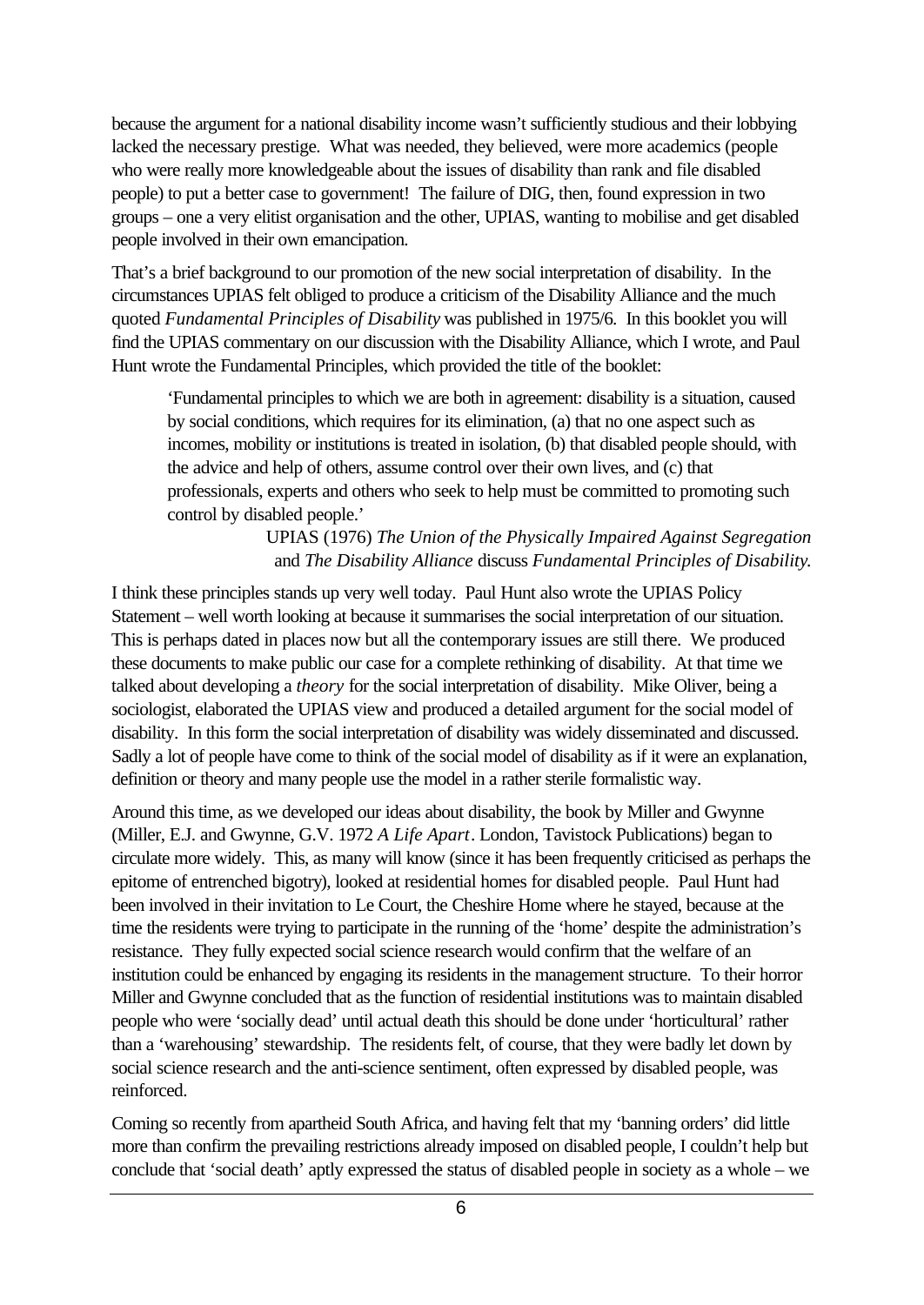are virtually invisible in the media (television, newspapers and magazines); social and environmental barriers prevent us from playing an active role in society (particularly those who have been incarcerated in institutions); we have no serious influence on government (compared to service providers with abilities who 'care' for us); we are all too depend on 'state charity' as a source of income; and so on... you couldn't describe our reality better than to say we're 'socially dead'. This is apartheid on a grand scale!

The issue seemed not so much whether we are or are not 'socially dead', but what we can do about it? Like South Africans under apartheid it is not a matter of research or debate whether we are socially dead (whether our 'disabilities will be permanent' in Nelson Mandela's memorable phrase) but what to do about oppression. What is the route to emancipation? You can, as the saying goes, 'stand on your head' trying to convince people who make you socially dead to change their ways but 'you ain't going to get nowhere'. In all these years since Miller and Gwynne were approached to assist with emancipating research institutionalised residents still have little control over their lives. The reality is that we have to find new answers for our emancipation otherwise people with abilities only have the imagination to come up with suggestions for taking 'care' of us, processing our 'social death' in a humane way or, in the final analysis, providing euthanasia.

For me the critical issue is how can disabled people have a meaningful, if not revolutionary, impact on the disabling society? Clearly, as long as we remain 'socially dead' we are unable to engrave our signature into the fabric of society – in particular those material aspects of social relations which render our 'disabilities permanent'. In my opinion while it is true that our organisations have had some influence in the campaign for civil rights many of these rights (charters, mission statements, etc.) are in any case part of the need to regulate excesses of the market economy. 'Globalisation' has increasingly forced personal 'earned income' to be dependent upon employee collaboration for greater productive efficiency. This is set at the highest level by how much people with abilities can tolerate in the labour market before they either breakdown or rebel. Rebellion produces concessions in the form of rights and charters. However, this frenetic pace of toil makes it impossible for disabled people to gain acceptance for our more humane pace of work. In this context only charity, civil rights legislation, and state charity (benefits) stands in the way of disabled people en masse becoming beggars on the streets. On the other hand the people who *do* have an influence on government etc., are the people who work in the disability 'industry'; care managers, social workers, occupational therapists and doctors, etc. They present a catalogue of assumptions about our inadequacies which are perfectly compatible with the agenda for social organisation set by parliamentarians with abilities. As long as our influence is not structurally rooted in the health and welfare sectors of society we cannot expect to have a real impact on society in our own terms – i.e. we will remain 'socially dead'.

My view, then, is that the only way we can gain real influence is by finding a means of entering the health and welfare labour market *in our own terms* – i.e. by developing our *own* profession. In addition to arguments dictated to us by the nature of the market economy there are a number of reasons why this call for our own profession has reached its time: we now have more than sufficient research on the inadequacies of the health and welfare professions (*Professions Allied to Medicine*: PAMs) in relation to disablement for a convincing case to be made about their intrinsic inability to meet our personal and social needs; *Disability Studies* has been firmly established and the quality of the courses presented not only demonstrates the ability of disabled people to interpret our own situation at a higher level than hitherto attained in traditional academic courses but, more significantly, has established a solid intellectual foundation for the development of a professional qualification; and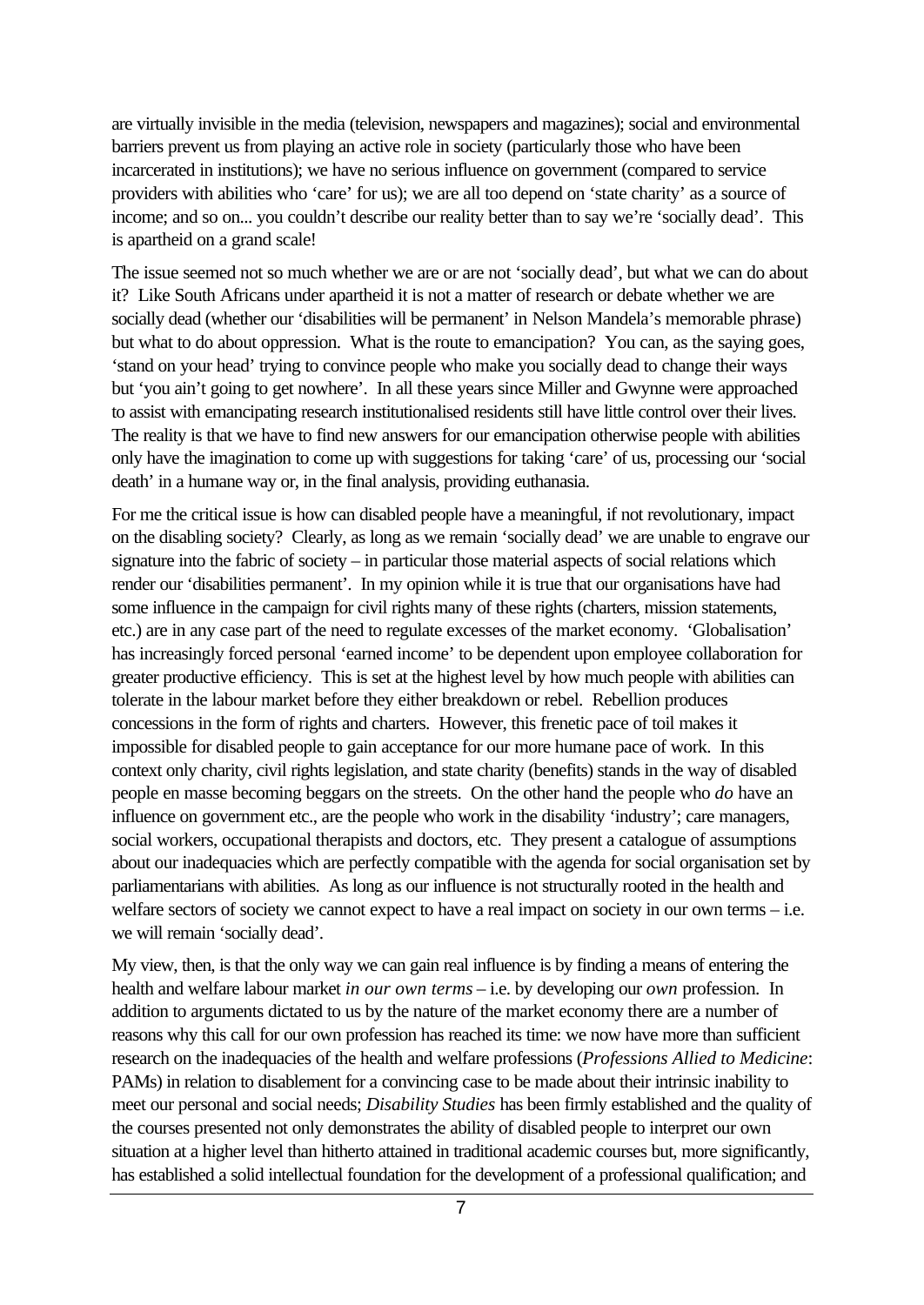finally, we now have enough practical experience setting up and running services for disabled people in Centres for Independent or Integrated Living (CILs) to clarify what skills are needed for service provision. This means that many of the elements for us to go to the next stage and begin developing our own profession from our own perspective have already matured. All that remains is for us to fire the imagination of the disability movement in supporting the venture, expanding our personal confidence in the emergence of disability culture within which to locate such a profession, and the academic will for curriculum development critical of 'compensatory' approaches to disability-related service development.

Compensatory 'care', benefits and equipment are provided to enable our access into the ablebodied social and physical environment. This is contrasted with an approach to intervention which introduces our perspectives and culture into the structures of society so that provision is made more accountable to a multi-cultural population. The contemporary professions (PAMs) work within the compensatory care framework. What we really need, however, is to create a *Profession Allied to the Community* (PAC) – i.e. designated community workers who are allied to particular groups that are disadvantaged by the way that the social and physical environment is constructed around the dominant values. I think the creation of such a profession is the *central challenge* that disabled people face today. In my view there are now a number of factors in our favour for beginning this undertaking. One such factor is the collapsing health service. The unravelling of the National Health Service (in reality a National Medical Service) has provided us with a window of opportunity to intervene in restructuring service provision. Exactly how we are to do this is the challenge that should occupy our critical faculties. That means a better grounding in disability theory is needed – in particular a theory which adequately covers the distinction between 'impairment' and 'disability'.

These terms have always been confused and from its early days an issue UPIAS regarded very important to disentangle. A compensatory approach makes no distinction between the two terms precisely because the confusion maintains the traditional focus on the 'defective' individual whose deficiencies are then said to *cause* social disadvantages. Since such disadvantages are no fault of its own a 'caring' society, the argument goes, will humanely concede 'rights' and provide compensatory services and benefits. This not only frees people with abilities from *all* responsibility for our predicament but the compensatory approach encourages a feel good-factor for being charitable. A complete inversion of social reality! Indeed this illusion about what are in practice 'compensatory' civil rights being a big idea is so enchanting that even the disability movement has been captivated (much to the delight of politicians with abilities) into believing that civil rights can provide a platform for announcing our commitment to emancipation.

In this respect I would recommend the book by Marta Russel (Beyond ramps: Disability at the end of the Social Contract, 1998) which debunks 'civil rights' as a rather simplistic solution to our emancipation.

Clearly there is a link between having an impairment and being a disabled person. Having an impairment is a prerequisite for being a disabled person but having an impairment cannot *cause* a person to become disabled. Even losing an arm and an eye does not *make* a disabled person. The national culture would have to attribute certain characteristics to such impairments before designating the person as being disabled. Once these attributes are embedded in the national culture, and accepted as defining features of disability, then impairments such as missing an arm and eye would not only formally become disabilities but they would be seen as the *dominant* characteristics of the individual (i.e. the person would be 'labelled disabled'). In such a society acquiring certain culturally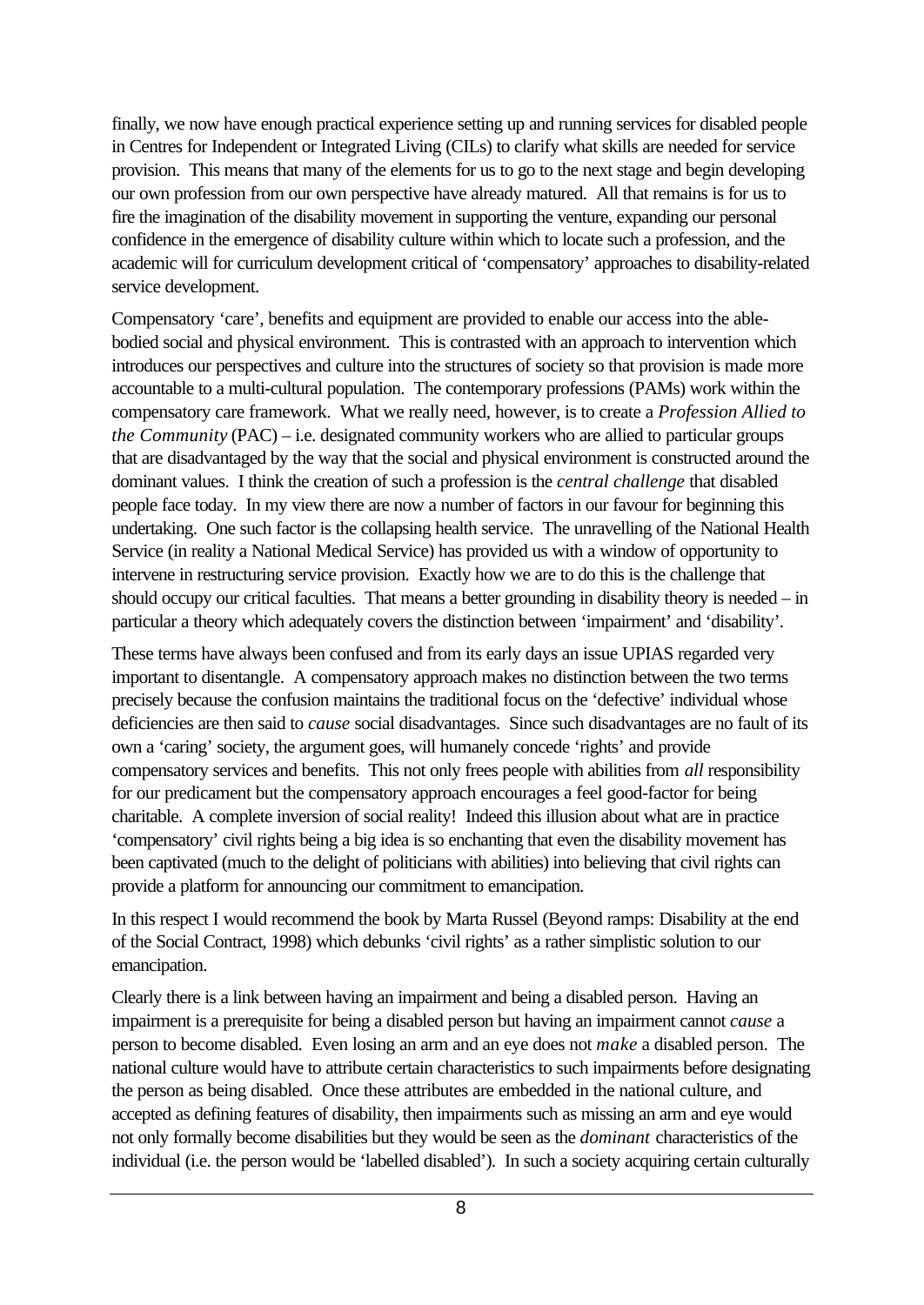identifiable impairments transforms the individual at the same time into a person with a disability. Both 'impairment' and 'disability', then, become attributes located within the individual. Thereafter the two conditions can be awfully difficult to disentangle.

By way of example we might wonder at the prominent celebration of a person with major impairments in a public arena. The rule, after all, is surely to hide disabled people away! Standing proudly on his column in London's Trafalgar Square the statue of Horatio Nelson defies modern infatuation with physical perfection by flouting his impairments. How is this possible? The answer, surely when we refer to the insight provided by the social model of disability, is that Admiral Nelson was *not* a disabled person despite his arm and eye impairments. In his time the disabling barriers he faced were overcome to ensure that he could function as a vice admiral. Nowadays, of course, he would be disabled and there would be no public statue because modern British culture says disabled people can't be on active service in the armed forces!

USA President Franklin Delano Roosevelt was, of course, like Admiral Nelson, *not* disabled despite using a wheelchair because all barriers to his Presidency were removed. On the other hand, unlike Admiral Nelson, he was born into a modern culture where having an 'impairment' is supposed to directly 'disable' a person; so much so that 'impairment' and 'disability' are invariably seen as synonymous personal attributes. In this culture where body perfection is an obsession a public statue of President Roosevelt shouldn't show him sitting in a wheelchair because *a person with a disability* is inconsistent with the social status afforded by the presidential office. Ouite simply his presidency subverts the assumed correlation between having an impairment and being disabled (a person with disability). The only thing to do was emphasise that he was not a person with a disability by *hiding* evidence of what otherwise would be a *dominant* characteristic – the impairment. So now we are presented with a statue to a major USA public figure that takes care to hide any evidence of his impairment.

If, in their cultures, neither Admiral Nelson nor President Roosevelt were dysfunctional and therefore they were not disabled (people with disabilities) despite their major impairments this makes nonsense of the historical lists of disabled people which are constructed by only using evidence of an individual's impairment. I don't believe disabled people can reclaim our history by falsifying cultural reality and seeing a causal connection between impairment and disability.

Since there is no *causal* connection between 'impairment' and 'disability' we, nevertheless, still need to explain in what way their attributes are related. That there is a link cannot be doubted but if they are not causally connected then there must be a hitherto unrecognised intervening variable. Can the social model of disability throw any light on this? To do this we would need to identify a variable external to the individual and located in the composition of the disabling society. Such a global factor common to the majority population, I hope I have demonstrated, can be found in the national culture *at a particular historical period*. In our time the collapsing British health and social services is leading to statutory 'care' being increasingly replaced with 'care' in community governed by 'rights', with the recipients of assistance expected to contribute financially. While this is a significant cultural change the continuing adherence to 'care' gets us nowhere nearer to what can be called an emancipatory culture. In my view we need far greater theoretical clarity, backed up with rigorous research, to reveal the role played by the national (i.e. dominant) culture in underpinning the *disabling* consequences of social *impairments*. Unless we do this we will not break the link between impairment and disability – in Nelson Mandela's sense of the term, our disabilities will be permanent.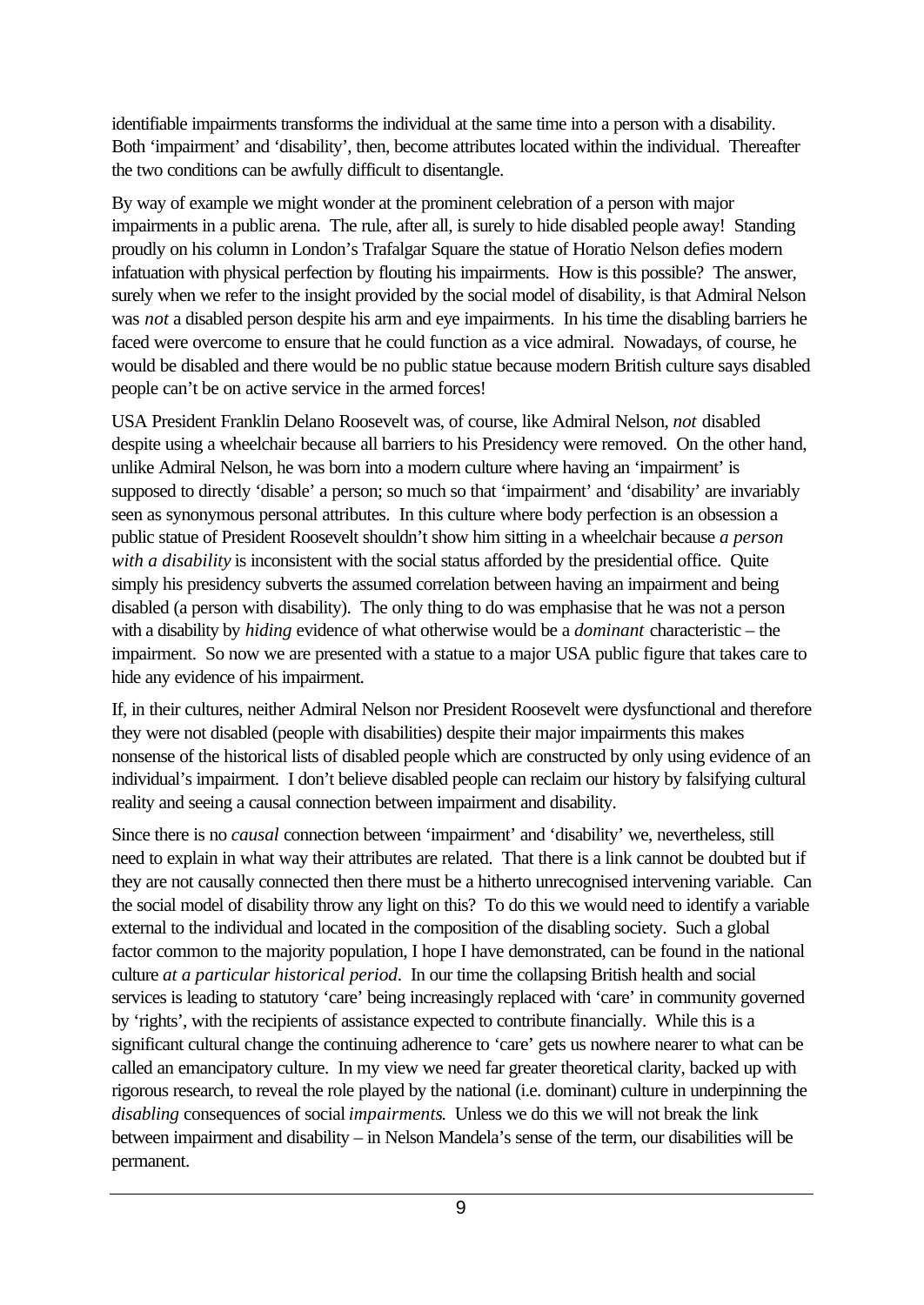## **Questions and Responses**

The following questions were sent prior to the presentation. Most of the questions were covered during the talk and at the end of the presentation a response was given to a selection of queries. In the time available it was not possible to respond to any in detail.

In my view the basic issues raised by the choice between compensatory and emancipatory approaches to the dilemmas we face living in a disabling society still predominate. They have not been resolved and people still need to work through the problems we face making choices between compensatory and emancipatory answers. I do feel that we have come a long way in figuring out what needs to be done for our emancipation. The disability movement and disabled academics, however, are in a much better position to explore solutions in greater depth now. All that we have done up to now is lay the foundation for a prolonged emancipatory struggle, dig away a bit at the conceptual muddle between impairment and disability, and tried to unravel some of the mystery of why we are treated by able-bodied society as if we are 'socially dead'. I don't think we got that far travelling down what I expect will be a longer road than many people imagine. I do hope and believe, however, that the sacrifices made in the 1960s and '70s have provided the new generation of disabled people and academics with some momentum on this road.

## **Question:**

Some disabled people who consider themselves to be radical are self-organising into impairment-specific groups, on the basis that their identity is more strongly based with others of the same impairment. They claim the social model of disability only applies to 'an elite of mainly wheelchair users'. Do you think self-organisation on the basis of impairment is problematic? And is there any justification in taking this perspective of the social model?

## **Response:**

This is not a new issue. It existed as a problem right from the beginning of the new era in organisations *of* disabled people. We did not *oppose* people organising in different groups. In reality it hadn't been possible, as I have already explained for example, for people who had mobility impairments and people who had hearing impairments getting together in a single organisation. But having said that what is also needed in our emancipatory struggle, it seems to me, is some way to bring together people with different impairments into a single body organised at an overarching level. So, what was critical was the formation of a national co-ordinating body. That is why the establishment of the *British Council of Disabled People* (BCODP) was historically so important. This enables people and organisations to participate in the emancipatory struggle at different levels. In the end I believe we need to share key questions and set common goals. For e.g. it is only when there is agreement that disabled people are oppressed – whether language oppressed or mobility oppressed – that we can unite on a common ground for a non-disabling society.

I don't think there's any intrinsic conflict with the social model, or social interpretation of disability, in this approach to addressing 'the general' and 'the particular' in our movement. The *Spinal Injuries Association* (SIA) and the *National Federation of the Blind* (NFB), we should not forget, were founding members of BCODP. In my view juvenile criticisms of the social model of disability arise because it is frequently used as if it *explains* our situation rather than as a tool for gaining insight into the way society disables us. I think an awful lot of people have not spent time in understanding the social model. Its worth remembering that models are not explanations. Its like putting a model aeroplane together and placing it into a wind tunnel to gain insight into how it functions under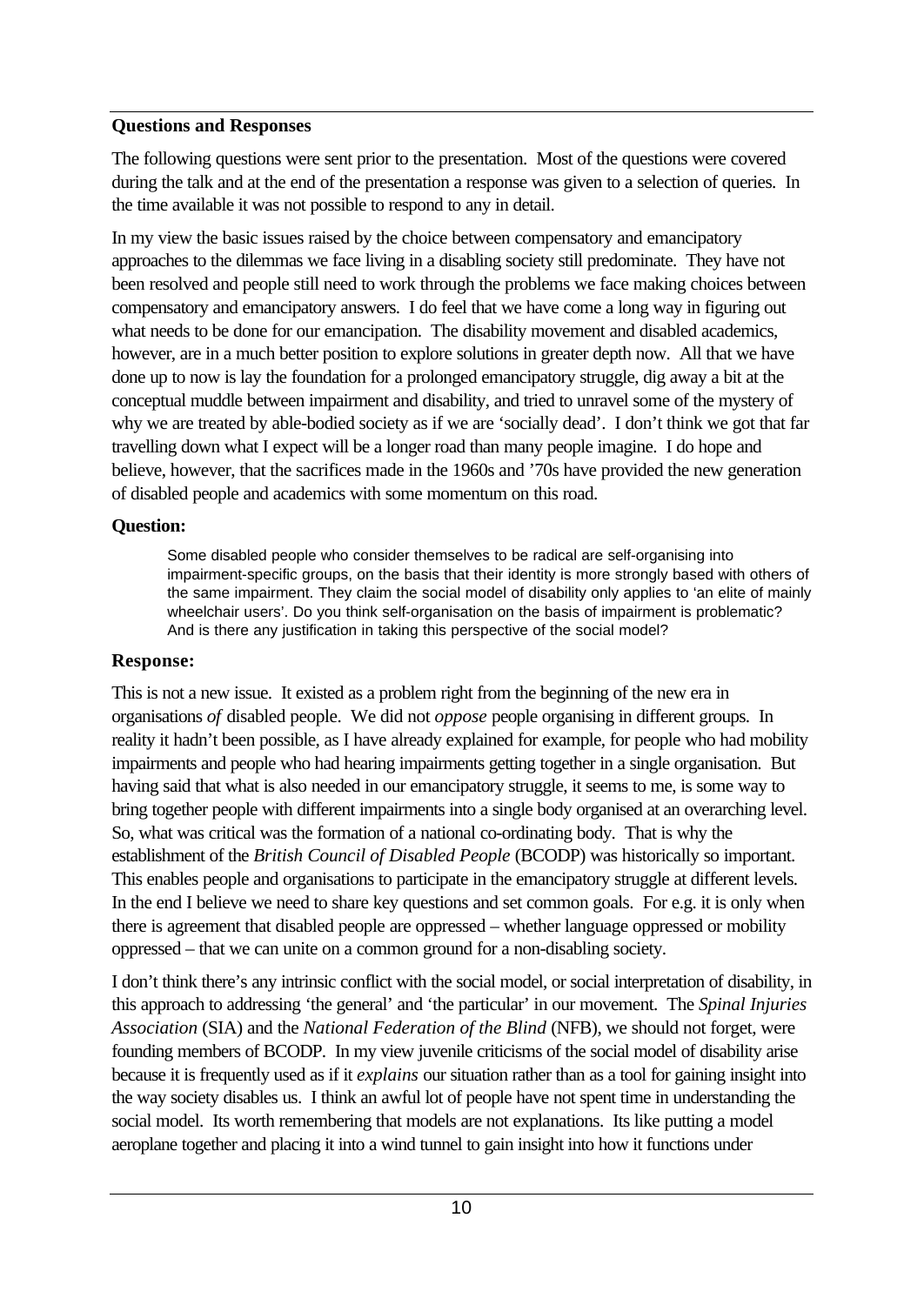different conditions. The model will not explain how an aeroplane flies. The social model does not explain what disability is. For an explanation we would need a social theory of disability.

There is always a danger of fragmenting organisations ending up having less impact on both the general and specific had they remained united. For us this inevitably means returning to structures more in tune with the medical than the social model. The question of what is an appropriate organisation is not so much answered by accepting the 'identities' imposed on us by the able-bodied society (i.e. a *reactive* inside-out approach) but rather by figuring out the best vehicles for impacting on society (i.e. a *proactive* outside-in approach).

## **Question:**

The UPIAS document of 1976 mentions the need to challenge the exclusion of people with 'physical impairments' and 'other groups'. 25 years on from this document, how far do you think disability politics has been in tackling the exclusion of these 'other groups'?

## **Response:**

I don't think we have made any progress here. In my view disabled people have been so oppressed that there isn't any question of forming alliances with other groups until we ourselves have been able to move to some significant extent out of the ghetto into which we've been placed. We cannot expect disabled people as a group, who are still struggling with how we should interpret disability, to start forming alliances. We would quite simply, if this was attempted at the wrong time before we were ready, just get overwhelmed. I would argue that if, and when, we are able to get our own community based profession established then we would find natural allies who welcome, and want to share, such a service because it would be more relevant to their needs than can be provided by traditional professions. This would facilitate an 'alliance of equals' enabling an exchange of views and service ideas without any group predominating.

I believe that other 'disadvantaged' groups reliant on health and welfare services actually face the same kind of apartheid issues that disabled people face. Because of the similarity in community related problems I cannot imagine not linking up with other groups if we took the lead in supporting a profession allied to the community. My view is that our way forward in the health and welfare sector can pretty well only be really advanced by disabled people taking such an initiative. We are one of the groups most oppressed by the health and welfare system and, with the nationalised health and welfare system collapsing, we are in the best position to say what is the alternative. That would put disabled people in a leading role for constructive social change – a complete reversal of expectations about disabled people. I think this is the way forward.

## **Question:**

In the 1980s you wrote about the potential of technology for disabled people's inclusion in mainstream society. Given that the disability movement has done much to bring disabled people's issues to public attention over the last 21 years, how do you view the usefulness of technology over that same period?

## **Response:**

This is an area that I think warrants far greater research.

When I was involved with the Disabled People's International, the representative body of disabled people from all over the world, I was struck by the similarity of criticisms being made by everyone that we were making here in Britain about social exclusion and service provision. The proliferation of like-minded organisations was clearly not arising simply because of influence from one country to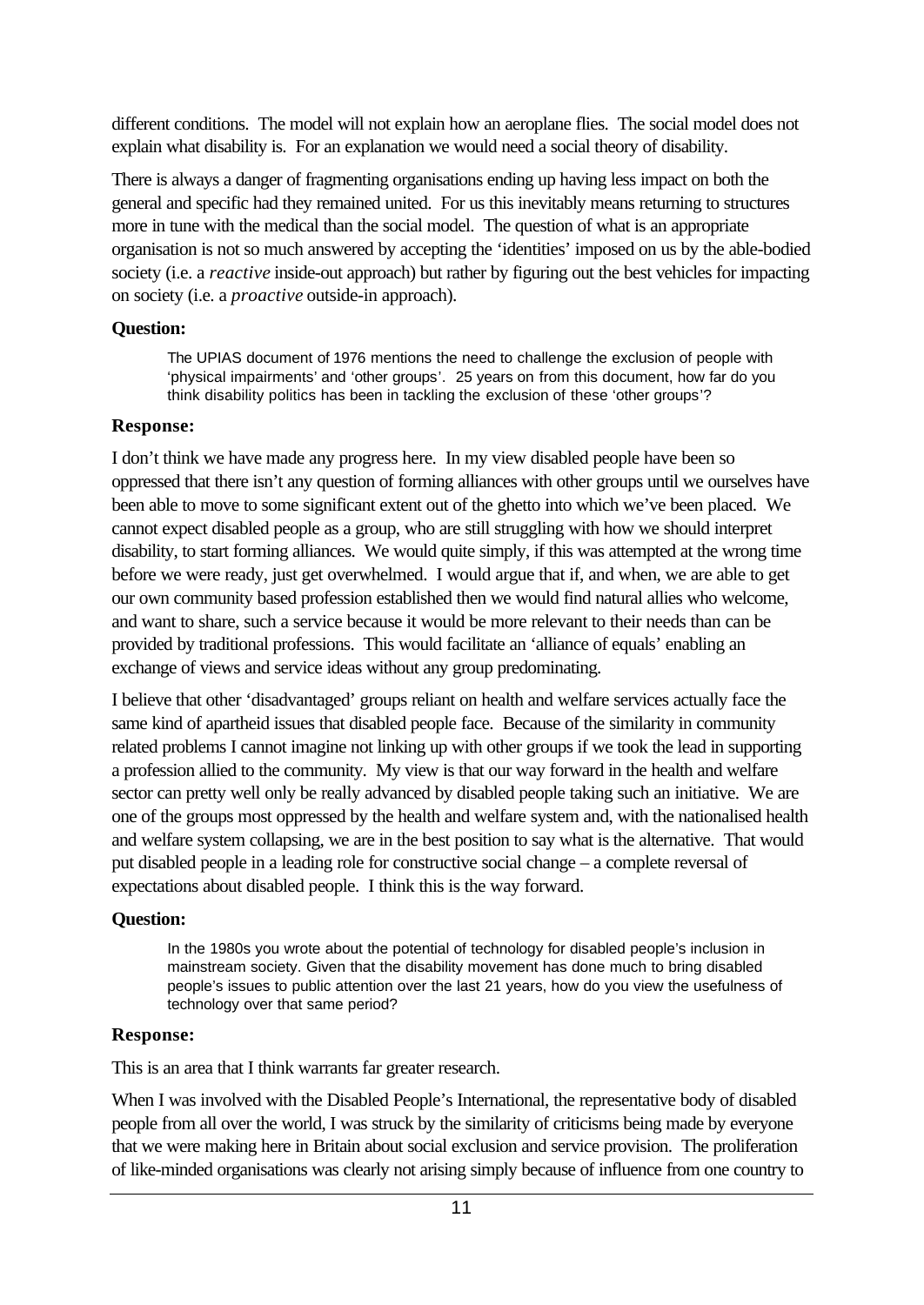another. In general the growth has been indigenous and spontaneous. As a spontaneous international movement, then, there must be something external to the national disability organisations – i.e. the common disability experience – which is triggering this growth. This phenomena, I think, raises fundamental research issues.

I would speculate that the historical change that made this possible is the advance in technology and access to it in the growing international market. I believe the new technologies have made it possible for disabled people to fully integrate into society. Technology, of course, can be used both to our advantage or disadvantage. Advances in technology, for example, can enable surgery to make disabled people look more and more like people with abilities adding pressure on us to conform to 'normal' standards. On the other hand new developments can provide accessible transport putting pressure on people with abilities to adjust their views about 'normality'.

I think there are parallels between the radical impact of the modern electronic revolution and the changes to disabled people brought about by the industrial revolution. The industrial revolution, you will recall, was stimulated by the steam engine providing motor power. This meant that an engine could replace human, or animal, strength during the processes of food production and commodity manufacture. Physical attributes relating to strength, then, became less significant than dexterity in handling the controls which operate an engine or manipulating a mechanism driven by an engine. This is why factory workers were called the hands. While this new source of power might have been another step on the road to enabling less robust people participate in social production, in practice it led to the greater isolation of disabled people. This was because steam engines drove machines which were designed for an 'average' ('normal') worker and were housed in inaccessible factories. Increasing emphasis on normality and inaccessibility to the means of a livelihood transformed the social situation of disabled people. Although less fit people could now work, underlining the principle that 'survival of the fittest' has no meaning in human development, what is paramount to the history of disabled people is that the way production and social relations are organised profoundly affects the meaning of disability and prejudice towards disabled people.

The advent of electrically driven engines brought motive power into the home and workplace making labour saving devices much more accessible to 'non-standard' people. While this facilitated more disabled people earning a living, particularly in office jobs, it is, I would maintain, the electronic revolution which has the potential to reverse the social isolation brought about by the industrial revolution. Sophisticated electronic devices enable even the most severely impaired people operate environmental control and manufacturing systems. This has increased the possibility of disabled people entering gainful employment and independent living, but more importantly the new technology has had a radical impact on the very meaning of disability. I think this changing meaning made it easier for civil rights legislation to include disabled people.

I would speculate that disability rights legislation owes more to the way contemporary technology brought the need for independent consumer rights in the expanding global market than the disability movement would like to believe. If our full integration is now technically possible then all the compensatory 'care' professions have passed their 'use-by' date. This raises a set of new dynamics in the design and establishment of disability-related services.

## **Question:**

How do you respond to recent feminist and / or post-modern revisions of the social model?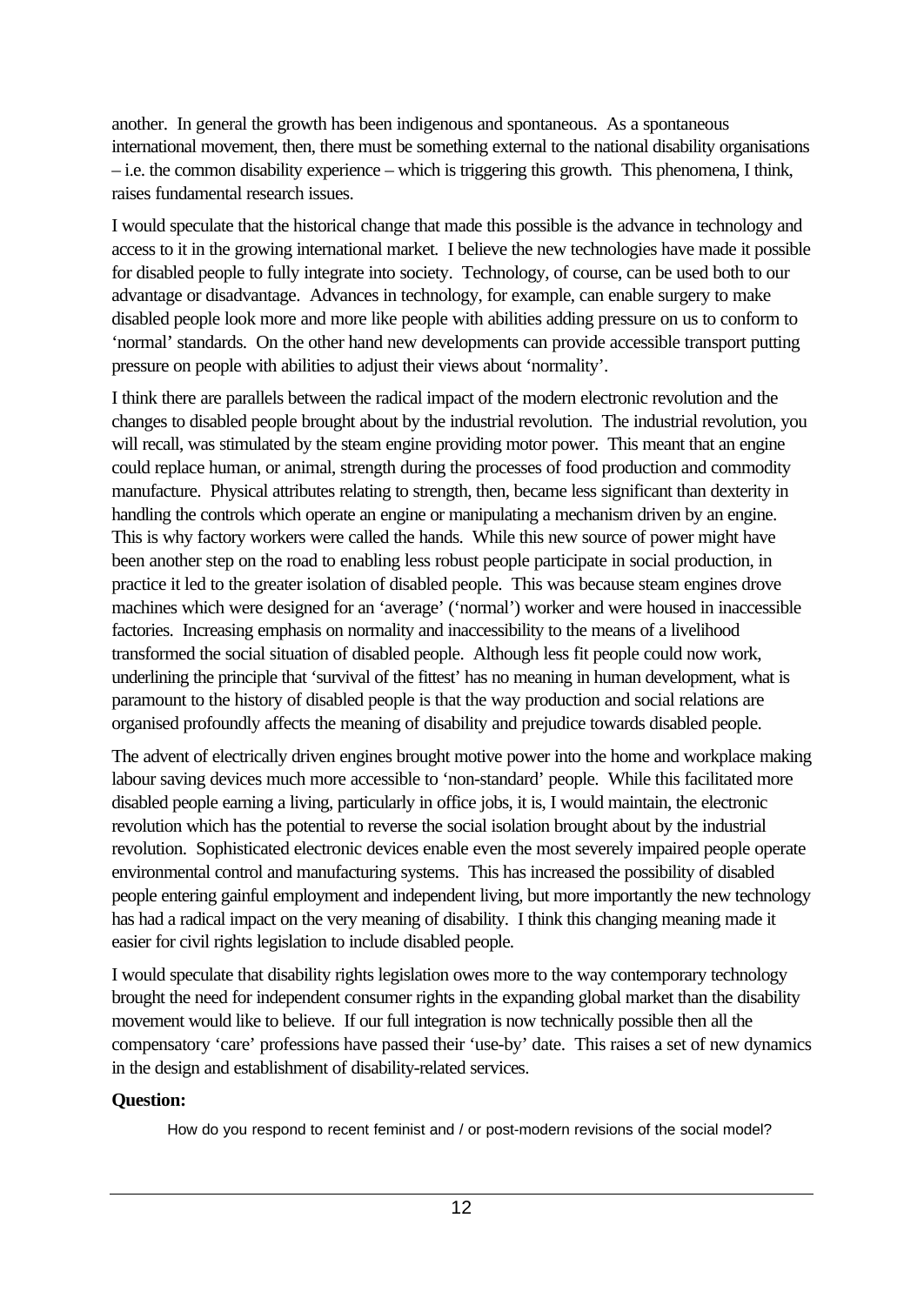# **Response:**

Emancipatory movements are usually started by people on the political left but as the newborn movement manages to fumble its way through the first muddy barriers, not without casualties, individuals to the centre and right of the political spectrum all too often 'discover' the movement's message and claim it for their own. With success, even if small, comes reluctant recognition from the social and political 'establishment'. This precarious layer of respectability provides the new 'righton' sympathisers with an opportunity to support the movement's objectives without its radical underpinnings. The new 'centre' and 'right' public advocates, however, invariably bring pressure on the movement's radical content to be 'rectified'. During the growth of the disabled people's movement when it was vulnerable to attack from established organisations *for* people with disabilities a united public face was needed. In this period liberal and right wing views can be presented as if these are the unified views of the movement without public challenge from the left. After some consolidation in the legitimacy of our newfound social identity, however, unity which entails censorship of 'revolutionary' views cannot be sustained in an emancipatory movement. To suppress the *left's* views would be to remove the radical content of the disability movement and reduce the emancipatory struggle to 'parliamentary lobbying', an ineffectual way of organising as we should have learnt so well from the lessons of DIG.

The question, then, in responding to feminist attempts to rectify the social model of disability is: which 'revisions' are we talking about – those proposed by the political left or right? This is not the place to make a criticism of centre and right feminists who make global claims about representing their movement. All that needs to be said, recognising the importance of personal experience, is ask what these individuals now enfeebling the social model were doing when the social interpretation of disability was advanced in the teeth of establishment opposition? How come their complaints about the restrictions they faced at the time got no further than the personal while at the same time people on the left began building an organisation adequate for a social response? Lets face it: there would be no uniquely British interpretation of the disabling society had the proposals for a rectified social model of disability underpinned the early establishment of our movement. We should remember that in the USA the social model of disability means 'the social consequences of having a disability' (or the experiences of people with disabilities facing social restrictions). This is an 'inside out' approach to disability. In the UK the un-rectified social model of disability meant 'the disabling consequences of social impairments' (i.e. the oppression resulting from social barriers). This is an 'outside in' approach.

During the latter stages of the inaugural period when the disability movement was weak, the centre and right gained authority to speak for the movement as a whole and right wing feminists too came to dominate what feminism has to say about 'disability'. But there are feminists on the left and I think the time has arrived for their views to get an unrestricted airing. As long as 'what is personally good for me is politically correct for you' is allowed to go unchallenged the elite will not only provide the dominant feminist perspective, but continue furthering their careers (nowadays frequently in academic and research settings) while disabled women see little improvement in their global situation.

At a personal level I have to say that it is an unsustainable tactic of some disabled feminists to complain privately to me about other well-known disabled feminists while in public they remain silent. I think that the left perspective, particularly with the collapsing health and welfare system, needs to come out into the open much more and present its socialist agenda.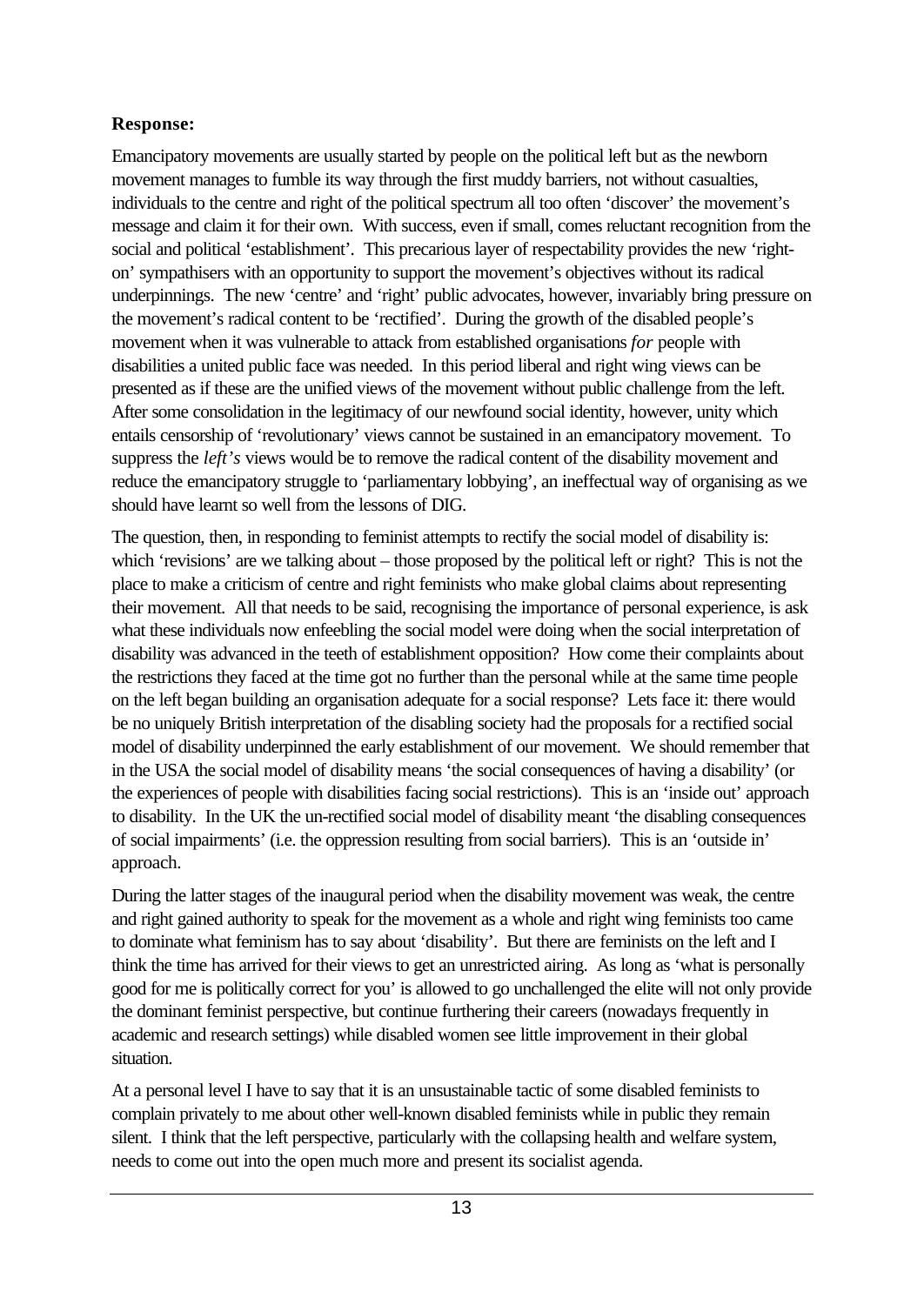## **Question:**

What place do you think there is for personal accounts of disabled people in disability studies?

## **Response:**

If the central issue in the struggle for emancipation is about how to change society, then personal accounts need to be seen in this context – how do such accounts enable the individual participate in the emancipatory process. When personal accounts and writing biographies simply remain a platform for people to talk about themselves they tend to go no further than serve personal careers. This is an individualistic exercise, often elitist in nature, furthering their public image. On the other hand, personal accounts which inspire others to engage in social activities which would otherwise be too daunting do serve an emancipatory agenda.

One of the most influential personal accounts I read while working against *apartheid* in South Africa was: Julius Fuchik **(**1948**)** *Notes From The Gallows*. NY: New Century (a communist Czech's fight against German fascists; written and smuggled out from a Gestapo prison in Prague where he was killed). To me this exemplifies all that is best in personal accounts.

In UPIAS some of us argued that *personal change* is important to enable participation in the struggle for emancipation but this needs to be distinguished from *social change*. Two different concerns are involved which need linking. The dialectic relation between these different concerns means that if you're not personally developed you won't participate in the social struggle, but if you concentrate on the personal side you will never get round to participating either. The emphasis is on personal development in the context of social requirements, otherwise personal development remains at the 'what is personally good for me is politically correct for you' level.

I do hope that this personal presentation exactly illustrates how I see the personal story relate to the social struggle.

# **Question:**

How can disabled people in the majority world overcome environmental limitations with scarcity of resources? In this situation who should play a vital role for improvement of quality of life of disabled people in the majority world?

# **Response:**

I think it very important not to underestimate how advanced some of the organisations of disabled people are in the majority world and their capacity to find indigenous solutions to the problems that they face. In their perception of the need to transform the disabling society some of them are more developed in their thinking than found in North America or Europe, where the psychology of 'charity' often predominates and maintains the dependency of disabled people on people with abilities. We know there are examples in the majority world where disabled people have set up and run what are in practice CILs. In these centres they effectively provide a service replacing the absence of professional workers that still seem to obsess us. Of course many disabled people and service providers in the majority world do believe that the only 'modern' way to provide 'care' is the very system which many of us in the minority world would prefer to see dismantled. One of the worst examples of this was the expensive ill-conceived rehabilitation centre for war veterans built in Zimbabwe.

Having said this it would be completely unrealistic to deny the "scarcity of resources" and upsetting deprivation that can face disabled people in the majority world. I was horrified to see the effects of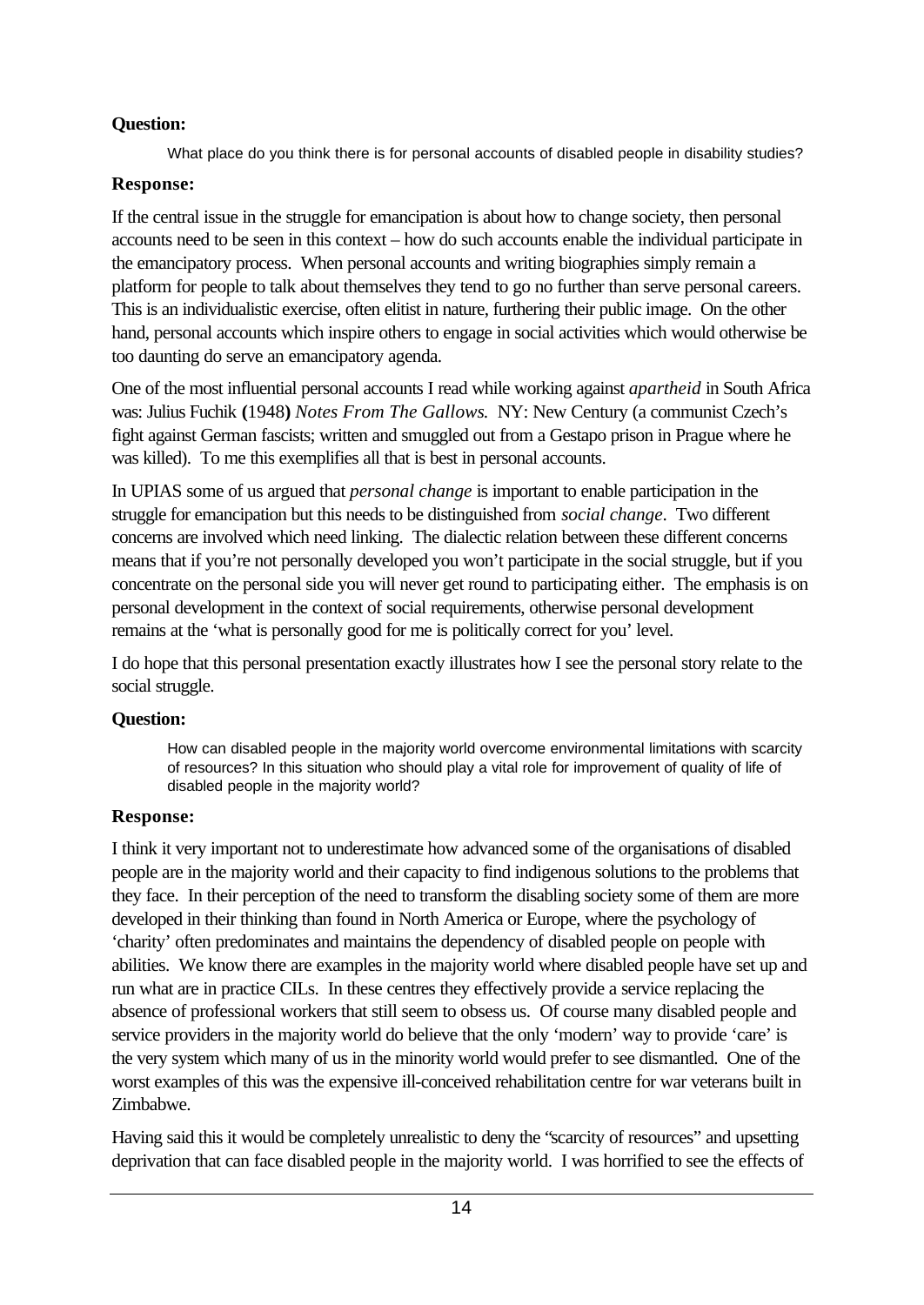war in Mozambique where disabled people could end up literally with nothing. Obviously in such circumstances medical intervention and basic necessities are the priorities and only after these have been addressed is it possible to start thinking seriously in practical terms about the "environmental limitations". In my experience it is not possible to give a global response to the vastly different situation facing disabled people in majority world countries. Answers do require direct contact with each situation and engaging disabled people in a dialogue about priorities and solutions. I think that it is only through direct contact that a hierarchy of resource needs can be constructed. I am, however, adamant about the need to engage disabled people in the processes of constructing priorities for intervention as well as countering illusions about the 'care' and 'rehabilitation' solutions being exported from the minority world by NGOs and government funded aid programmes.

I think the more we become familiar with disability-related activities in different countries the more we discover that there's an awful lot of things going on which we in the developed world should also learn about. This means we ought to be encouraging international networks of disabled people whereby organisations of disabled people can do a great deal more to assist each other.

#### **Question:**

What role do you see for academics in the development of interpretations of disability? Is the academic's position a difficult one?

#### **Response:**

I will try to answer this with a reference to my South African experience. The only places in apartheid South Africa that you could legitimately get access to literature that dealt with oppression, including Marxist literature, were in the universities. This 'revolutionary' literature needed to be made available because they had to educate lawyers about Marxism in order to prosecute people under the Suppression of Communism act. The state propaganda machine (radio, television and newspapers, etc.) needed informed personnel and they had to have some knowledge of the 'banned' literature. The only place you could get approved access to this information was in educational institutions of higher learning. OK, this is a bit of distortion but the point I am making is that one of the most important sources of information concerning oppression and the way people have responded to this is the academic institution. This is why having 'tenured' academics was so important – it enables free speech and reduces the fear of state intervention (which is why the modern decline in British tenured academic posts is so worrying).

From our point of view, people who are resticted in their access to social life (people who are socially dead), being knowledgeable about our situation, understanding constraints of the national economy and the effects of the global market etc., are all relevant to our eventual emancipation, but inaccessible to us. I see at least one of the academic's role is to make this knowledge both available and disseminated in an eductionally accessible form. Educating students who go out into the field carrying the otherwise unavailable knowledge with them also contributes greatly to the general enlightenment of oppressed groups. In this role migrating students and academics can assist illinformed disabled people gain insight into their real predicament and rights. I would dearly love to see acadmics run free community education programmes for disabled people. Such (clandestine) programmes were run all over SA whenever radical academics had the opportunity. There are far too many seminars, workshops and conferences by academics for academics, and far too few educational innovations with the 'grass-roots' in my opinion.

I don't think university academics can lead an emancipatory movement by promoting themselves as the sole developers of disability interpretations but I do feel they can have a positive influence and